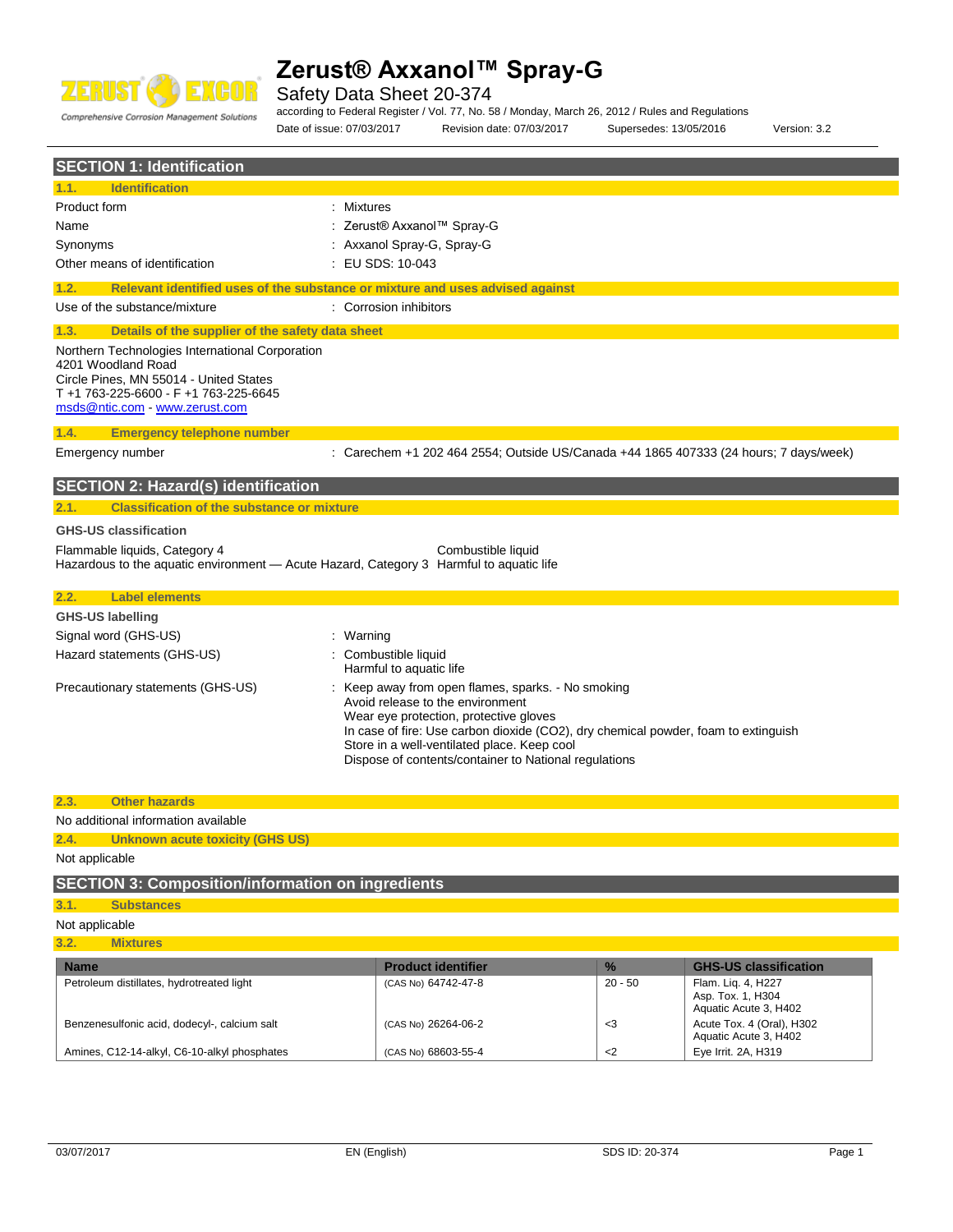Safety Data Sheet

according to Federal Register / Vol. 77, No. 58 / Monday, March 26, 2012 / Rules and Regulations

### Full text of hazard classes and H-statements : see section 16

| <b>SECTION 4: First aid measures</b>                                                                                     |                                                                                                                                                                          |
|--------------------------------------------------------------------------------------------------------------------------|--------------------------------------------------------------------------------------------------------------------------------------------------------------------------|
| <b>Description of first aid measures</b><br>4.1.                                                                         |                                                                                                                                                                          |
| First-aid measures general                                                                                               | : Never give anything by mouth to an unconscious person. If you feel unwell, seek medical<br>advice (show the label where possible).                                     |
| First-aid measures after inhalation                                                                                      | Assure fresh air breathing. Allow the victim to rest.                                                                                                                    |
| First-aid measures after skin contact                                                                                    | Remove affected clothing and wash all exposed skin area with mild soap and water, followed<br>by warm water rinse.                                                       |
| First-aid measures after eye contact                                                                                     | Rinse immediately with plenty of water. If eye irritation persists: Get medical advice/attention.                                                                        |
| First-aid measures after ingestion                                                                                       | Rinse mouth. Do not induce vomiting. Call a poison center or a doctor if you feel unwell.                                                                                |
| Most important symptoms and effects, both acute and delayed<br>4.2.                                                      |                                                                                                                                                                          |
| Symptoms/injuries                                                                                                        | : Not expected to present a significant hazard under anticipated conditions of normal use.                                                                               |
| Indication of any immediate medical attention and special treatment needed<br>4.3.                                       |                                                                                                                                                                          |
| No additional information available                                                                                      |                                                                                                                                                                          |
| <b>SECTION 5: Fire-fighting measures</b>                                                                                 |                                                                                                                                                                          |
| <b>Extinguishing media</b><br>5.1.                                                                                       |                                                                                                                                                                          |
| Suitable extinguishing media                                                                                             | : Foam. Dry powder. Carbon dioxide. Water spray.                                                                                                                         |
| Unsuitable extinguishing media                                                                                           | : Do not use a heavy water stream.                                                                                                                                       |
| Special hazards arising from the substance or mixture<br>5.2.                                                            |                                                                                                                                                                          |
| Fire hazard                                                                                                              | : Combustible liquid.                                                                                                                                                    |
| <b>Explosion hazard</b>                                                                                                  | May form flammable/explosive vapour-air mixture.                                                                                                                         |
| Reactivity                                                                                                               | The product is non-reactive under normal conditions of use, storage and transport.                                                                                       |
| 5.3.<br><b>Advice for firefighters</b>                                                                                   |                                                                                                                                                                          |
| Firefighting instructions                                                                                                | : Use water spray or fog for cooling exposed containers. Exercise caution when fighting any<br>chemical fire. Prevent fire fighting water from entering the environment. |
| Protection during firefighting                                                                                           | Do not enter fire area without proper protective equipment, including respiratory protection.                                                                            |
| <b>SECTION 6: Accidental release measures</b>                                                                            |                                                                                                                                                                          |
| Personal precautions, protective equipment and emergency procedures<br>6.1.                                              |                                                                                                                                                                          |
| General measures                                                                                                         | : Remove ignition sources. Use special care to avoid static electric charges. No open flames. No<br>smoking.                                                             |
| 6.1.1.<br>For non-emergency personnel                                                                                    |                                                                                                                                                                          |
| Protective equipment                                                                                                     | Refer to protective measures listed in Sections 7 and 8.                                                                                                                 |
| Emergency procedures                                                                                                     | Evacuate unnecessary personnel.                                                                                                                                          |
| 6.1.2.                                                                                                                   |                                                                                                                                                                          |
| For emergency responders<br>Protective equipment                                                                         | Equip cleanup crew with proper protection.                                                                                                                               |
| Emergency procedures                                                                                                     | Ventilate area.                                                                                                                                                          |
|                                                                                                                          |                                                                                                                                                                          |
| 6.2.<br><b>Environmental precautions</b><br>Prevent entry to sewers and public waters. Avoid release to the environment. |                                                                                                                                                                          |
| 6.3.<br>Methods and material for containment and cleaning up                                                             |                                                                                                                                                                          |
| Methods for cleaning up                                                                                                  |                                                                                                                                                                          |
|                                                                                                                          | : Soak up spills with inert solids, such as clay or diatomaceous earth as soon as possible. Collect                                                                      |
|                                                                                                                          | spillage. Dispose of in accordance with relevant local regulations.                                                                                                      |
| <b>Reference to other sections</b><br>6.4.                                                                               |                                                                                                                                                                          |
| See Heading 8. Exposure controls and personal protection.                                                                |                                                                                                                                                                          |
| <b>SECTION 7: Handling and storage</b>                                                                                   |                                                                                                                                                                          |
| <b>Precautions for safe handling</b><br>7.1.                                                                             |                                                                                                                                                                          |
| Additional hazards when processed                                                                                        | Handle empty containers with care because residual vapours are flammable. Keep away from<br>hot surfaces, open flames, sparks, heat. - No smoking.                       |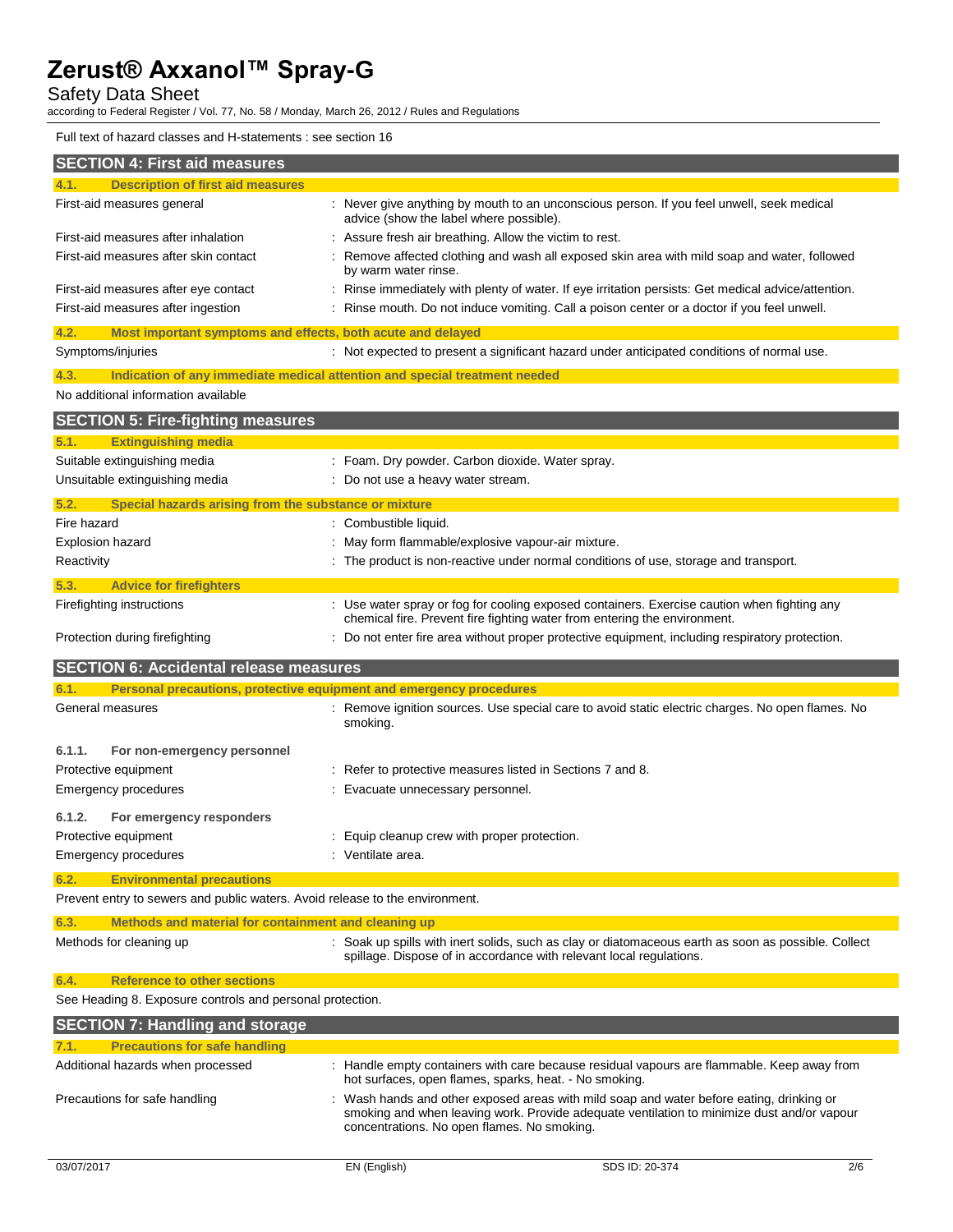Safety Data Sheet

according to Federal Register / Vol. 77, No. 58 / Monday, March 26, 2012 / Rules and Regulations

| CONDING to Federal Register / VOI. 77, NO. 30 / MONDAY, March 20, 2012 / Rules and Regulations<br>Hygiene measures | : Wash hands and other exposed areas with mild soap and water before eating, drinking or                                                                                    |
|--------------------------------------------------------------------------------------------------------------------|-----------------------------------------------------------------------------------------------------------------------------------------------------------------------------|
|                                                                                                                    | smoking and when leaving work.                                                                                                                                              |
| Conditions for safe storage, including any incompatibilities<br>7.2.                                               |                                                                                                                                                                             |
| Technical measures                                                                                                 | : Proper grounding procedures to avoid static electricity should be followed.                                                                                               |
| Storage conditions                                                                                                 | Keep only in the original container in a cool, well ventilated place away from : Incompatible<br>materials. Keep container closed when not in use. Keep in fireproof place. |
| Incompatible materials                                                                                             | Heat sources.                                                                                                                                                               |
| <b>SECTION 8: Exposure controls/personal protection</b>                                                            |                                                                                                                                                                             |
| <b>Control parameters</b><br>8.1.                                                                                  |                                                                                                                                                                             |
| Additional information                                                                                             | : Contains no substances with occupational exposure limits                                                                                                                  |
| <b>Exposure controls</b><br>8.2.                                                                                   |                                                                                                                                                                             |
| Appropriate engineering controls                                                                                   | : Provide adequate general and local exhaust ventilation.                                                                                                                   |
| Personal protective equipment                                                                                      | Gloves. Protective goggles. Mist formation: aerosol mask. Avoid all unnecessary exposure.                                                                                   |
|                                                                                                                    |                                                                                                                                                                             |
| Hand protection                                                                                                    | Wear protective gloves.                                                                                                                                                     |
| Eye protection                                                                                                     | Chemical goggles or safety glasses.                                                                                                                                         |
| Respiratory protection                                                                                             | During spraying wear suitable respiratory equipment. No respiratory protection is ordinarily<br>required under normal conditions of use.                                    |
| Other information                                                                                                  | : Keep away from sources of ignition - No smoking. Do not eat, drink or smoke during use.                                                                                   |
| <b>SECTION 9: Physical and chemical properties</b>                                                                 |                                                                                                                                                                             |
| Information on basic physical and chemical properties<br>9.1.                                                      |                                                                                                                                                                             |
| Physical state                                                                                                     | : Liquid                                                                                                                                                                    |
| Appearance                                                                                                         | Viscous.                                                                                                                                                                    |
| Colour                                                                                                             | light brown.                                                                                                                                                                |
| Odour                                                                                                              | characteristic.                                                                                                                                                             |
| Odour threshold                                                                                                    | No data available                                                                                                                                                           |
| рH                                                                                                                 | No data available                                                                                                                                                           |
| Relative evaporation rate (butylacetate=1)                                                                         | No data available                                                                                                                                                           |
| Melting point                                                                                                      | No data available                                                                                                                                                           |
| Freezing point                                                                                                     | No data available                                                                                                                                                           |
| Boiling point                                                                                                      | No data available                                                                                                                                                           |
| Flash point                                                                                                        | 80.5 °C                                                                                                                                                                     |
| Auto-ignition temperature                                                                                          | No data available                                                                                                                                                           |
| Decomposition temperature<br>Flammability (solid, gas)                                                             | No data available<br>No data available                                                                                                                                      |
|                                                                                                                    | No data available                                                                                                                                                           |
| Vapour pressure                                                                                                    | No data available                                                                                                                                                           |
| Relative vapour density at 20 °C<br>Relative density                                                               | No data available                                                                                                                                                           |
|                                                                                                                    | $: 0.83 - 0.93$ g/cm <sup>3</sup>                                                                                                                                           |
| Density                                                                                                            | : No data available                                                                                                                                                         |
| Solubility<br>Log Pow                                                                                              | : No data available                                                                                                                                                         |
| Log Kow                                                                                                            | No data available                                                                                                                                                           |
| Viscosity, kinematic                                                                                               | No data available                                                                                                                                                           |
| Viscosity, dynamic                                                                                                 | 840 - 860 cP at 25 C                                                                                                                                                        |
| Explosive properties                                                                                               | No data available                                                                                                                                                           |
| Oxidising properties                                                                                               | No data available                                                                                                                                                           |
| <b>Explosive limits</b>                                                                                            | No data available                                                                                                                                                           |
|                                                                                                                    |                                                                                                                                                                             |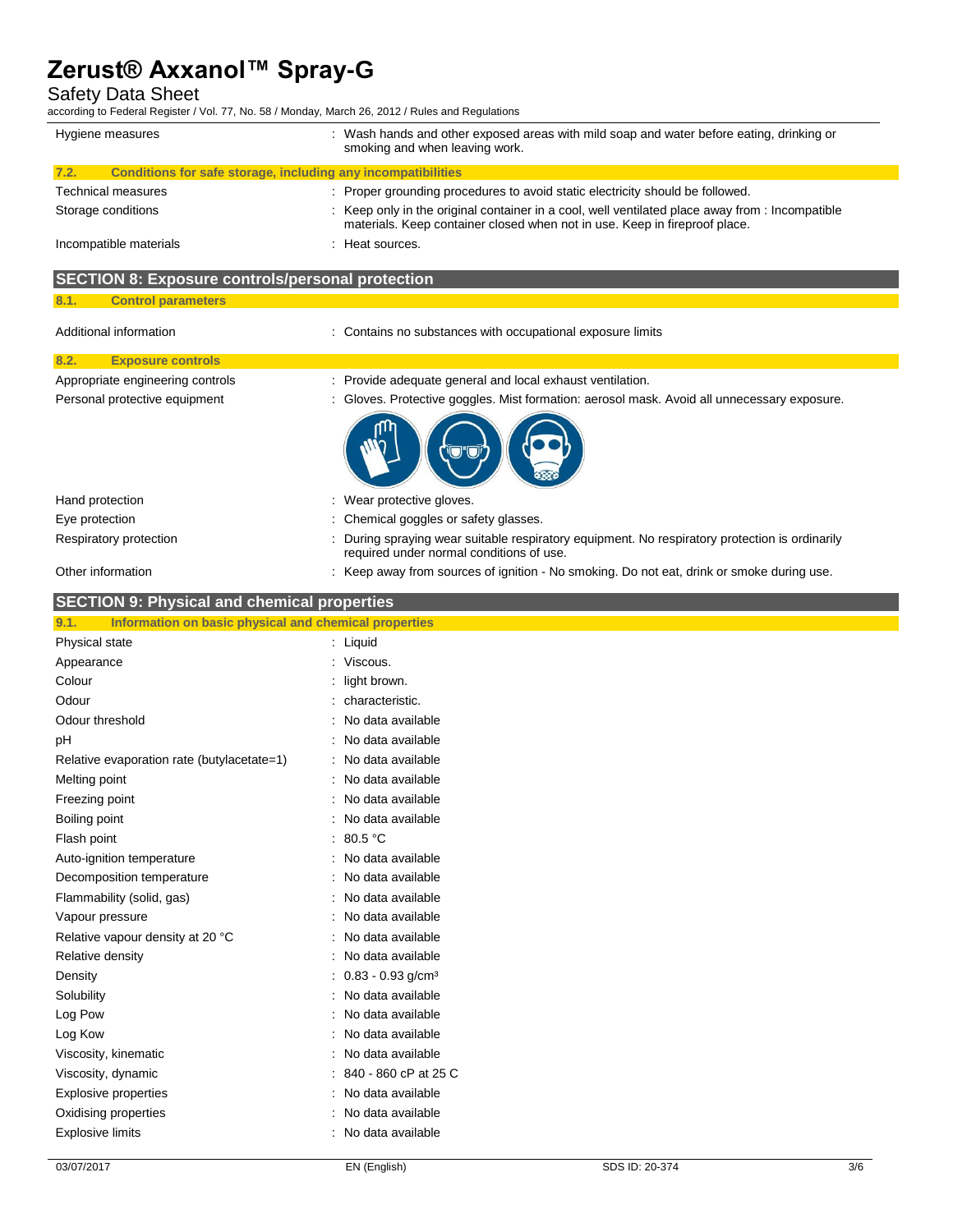Acute toxicity in the contract of the classified in the classified in the classified in the classified in the classified in the classified in the classified in the classified in the classified in the classified in the clas

Safety Data Sheet

according to Federal Register / Vol. 77, No. 58 / Monday, March 26, 2012 / Rules and Regulations

| 9.2.<br><b>Other information</b>                                                                                                      |
|---------------------------------------------------------------------------------------------------------------------------------------|
| VOC content<br>$\therefore$ $\leq$ 40 %                                                                                               |
| <b>SECTION 10: Stability and reactivity</b>                                                                                           |
| 10.1.<br><b>Reactivity</b>                                                                                                            |
| The product is non-reactive under normal conditions of use, storage and transport.                                                    |
| 10.2.<br><b>Chemical stability</b>                                                                                                    |
| The product is stable at normal handling and storage conditions. Combustible liquid. May form flammable/explosive vapour-air mixture. |
| <b>Possibility of hazardous reactions</b><br>10.3.                                                                                    |
| No dangerous reactions known under normal conditions of use.                                                                          |
| <b>Conditions to avoid</b><br>10.4.                                                                                                   |
| Open flame. Overheating. Direct sunlight. Heat. Sparks.                                                                               |
| 10.5.<br>Incompatible materials                                                                                                       |
| No additional information available                                                                                                   |
| 10.6.<br><b>Hazardous decomposition products</b>                                                                                      |
| Under normal conditions of storage and use, hazardous decomposition products should not be produced. May release flammable gases.     |
| <b>SECTION 11: Toxicological information</b>                                                                                          |
| Information on toxicological effects<br>11.1.                                                                                         |
|                                                                                                                                       |

**Benzenesulfonic acid, dodecyl-, calcium salt (26264-06-2)** LD50 oral rat 1300 mg/kg ATE US (oral) 1300.000 mg/kg bodyweight **Petroleum distillates, hydrotreated light (64742-47-8)** LD50 oral rat  $\vert$  > 5000 mg/kg LD50 dermal rabbit  $\vert$  > 2000 mg/kg Skin corrosion/irritation in the set of the set of the Skin corrosion/irritation Serious eye damage/irritation : Not classified Respiratory or skin sensitisation : Not classified Germ cell mutagenicity **Second Contract Contract Contract Contract Contract Contract Contract Contract Contract Contract Contract Contract Contract Contract Contract Contract Contract Contract Contract Contract Contract Co** Carcinogenicity **Carcinogenicity 1999 Carcinogenicity Carcinogenicity Carcinogenicity Carcinogenicity Carcinogenicity Carcinogenicity Carcinogenicity** Reproductive toxicity **in the contract of the CRS** in Not classified Specific target organ toxicity (single exposure) : Not classified Specific target organ toxicity (repeated exposure) : Not classified Aspiration hazard **in the set of the set of the set of the set of the set of the set of the set of the set of the set of the set of the set of the set of the set of the set of the set of the set of the set of the set of th** Potential adverse human health effects and symptoms : Based on available data, the classification criteria are not met.

| <b>SECTION 12: Ecological information</b>                 |                                                                             |  |
|-----------------------------------------------------------|-----------------------------------------------------------------------------|--|
| 12.1.<br><b>Toxicity</b>                                  |                                                                             |  |
| Ecology - water                                           | : Harmful to aquatic life.                                                  |  |
| Benzenesulfonic acid, dodecyl-, calcium salt (26264-06-2) |                                                                             |  |
| LC50 fish 1                                               | 10.8 mg/l (Exposure time: 96 h - Species: Oncorhynchus mykiss [static])     |  |
| Petroleum distillates, hydrotreated light (64742-47-8)    |                                                                             |  |
| LC50 fish 1                                               | 45 mg/l (Exposure time: 96 h - Species: Pimephales promelas [flow-through]) |  |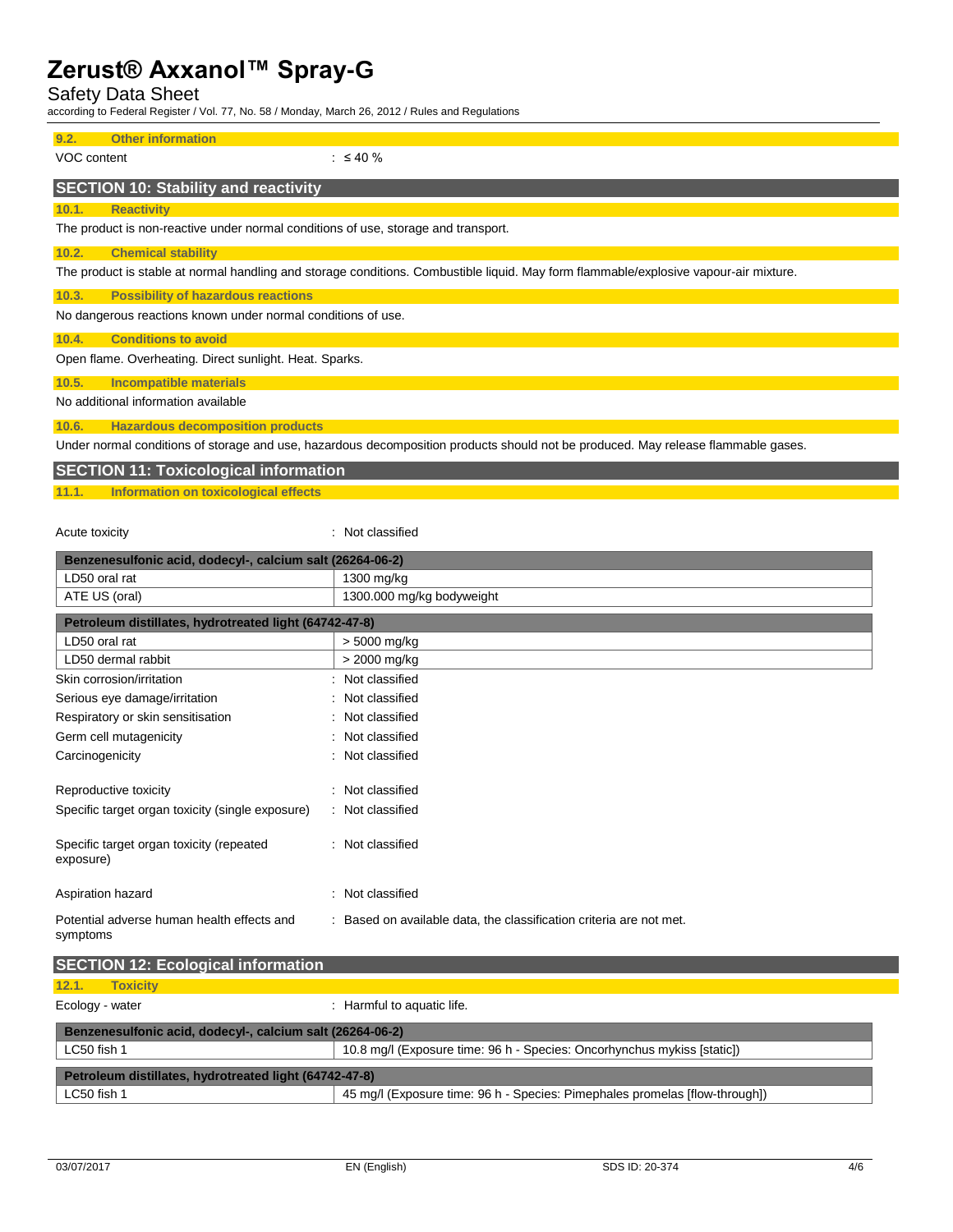## Safety Data Sheet

according to Federal Register / Vol. 77, No. 58 / Monday, March 26, 2012 / Rules and Regulations

| 12.2.<br><b>Persistence and degradability</b>             |                                                        |  |  |
|-----------------------------------------------------------|--------------------------------------------------------|--|--|
| Zerust® Axxanol™ Spray-G                                  |                                                        |  |  |
| Persistence and degradability                             | Not established.                                       |  |  |
| Benzenesulfonic acid, dodecyl-, calcium salt (26264-06-2) |                                                        |  |  |
| Persistence and degradability                             | Not established.                                       |  |  |
|                                                           | Petroleum distillates, hydrotreated light (64742-47-8) |  |  |
| Persistence and degradability                             | Not established.                                       |  |  |
| <b>Bioaccumulative potential</b><br>12.3.                 |                                                        |  |  |
| Zerust® Axxanol™ Spray-G                                  |                                                        |  |  |
| Bioaccumulative potential                                 | Not established.                                       |  |  |
| Benzenesulfonic acid, dodecyl-, calcium salt (26264-06-2) |                                                        |  |  |
| Bioaccumulative potential                                 | Not established.                                       |  |  |
| Petroleum distillates, hydrotreated light (64742-47-8)    |                                                        |  |  |
| BCF fish 1                                                | $61 - 159$                                             |  |  |
| Bioaccumulative potential                                 | Not established.                                       |  |  |
|                                                           |                                                        |  |  |

#### **12.4. Mobility in soil**

No additional information available

### **12.5. Other adverse effects**

Other information **COLOGY COLOGY COLOGY COLOGY COLOGY COLOGY COLOGY COLOGY COLOGY COLOGY COLOGY COLOGY COLOGY COLOGY COLOGY COLOGY COLOGY COLOGY COLOGY COLOGY COLOGY COLOGY COLOG** 

| <b>SECTION 13: Disposal considerations</b> |                                                                                                                                                                                                                                             |
|--------------------------------------------|---------------------------------------------------------------------------------------------------------------------------------------------------------------------------------------------------------------------------------------------|
| Waste treatment methods<br>13.1.           |                                                                                                                                                                                                                                             |
| Waste treatment methods                    | : Recycle or dispose of in compliance with current legislation.                                                                                                                                                                             |
| Waste disposal recommendations             | : Dispose in a safe manner in accordance with local/national regulations. Dispose of<br>contents/container to hazardous or special waste collection point, in accordance with local,<br>regional, national and/or international regulation. |
| Additional information                     | : Handle empty containers with care because residual vapours are flammable.                                                                                                                                                                 |
| Ecology - waste materials                  | : Avoid release to the environment.                                                                                                                                                                                                         |

## **SECTION 14: Transport information**

In accordance with DOT (49 CFR 100-185): Not regulated

Other information **contracts** : No supplementary information available.

**Transport by sea** In accordance with IMDG: Not regulated **Air transport**

In accordance with IATA: Not regulated

# **SECTION 15: Regulatory information 15.1. US Federal regulations**

| Benzenesulfonic acid, dodecyl-, calcium salt (26264-06-2)                 |         |  |
|---------------------------------------------------------------------------|---------|--|
| Listed on the United States TSCA (Toxic Substances Control Act) inventory |         |  |
| <b>CERCLA RQ</b>                                                          | 1000 lb |  |
| Amines, C12-14-alkyl, C6-10-alkyl phosphates (68603-55-4)                 |         |  |
| Listed on the United States TSCA (Toxic Substances Control Act) inventory |         |  |
| Petroleum distillates, hydrotreated light (64742-47-8)                    |         |  |
| Listed on the United States TSCA (Toxic Substances Control Act) inventory |         |  |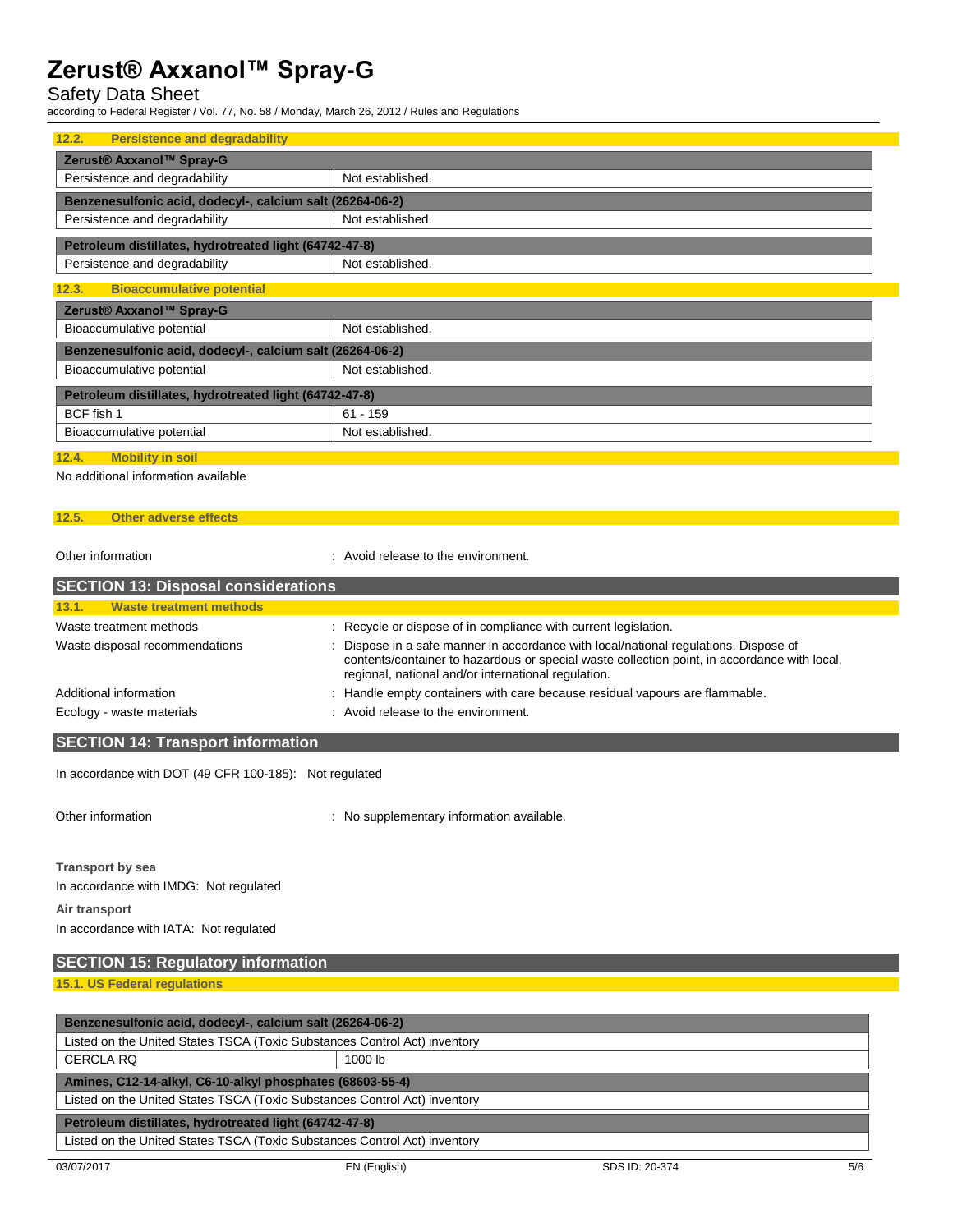### Safety Data Sheet

according to Federal Register / Vol. 77, No. 58 / Monday, March 26, 2012 / Rules and Regulations

#### **Zerust® Axxanol™ Spray-G**

All components of this product are listed, or excluded from listing, on the United States Environmental Protection Agency Toxic Substances Control Act (TSCA) inventory

### **15.2. International regulations**

| ı<br>×<br>٠ |
|-------------|
|-------------|

| Zerust® Axxanol™ Spray-G                                                                           |                                                                               |  |  |
|----------------------------------------------------------------------------------------------------|-------------------------------------------------------------------------------|--|--|
| <b>WHMIS Classification</b>                                                                        | Class B Division 3 - Combustible Liquid                                       |  |  |
| Benzenesulfonic acid, dodecyl-, calcium salt (26264-06-2)                                          |                                                                               |  |  |
| Listed on the Canadian DSL (Domestic Substances List)                                              |                                                                               |  |  |
| <b>WHMIS Classification</b>                                                                        | Class D Division 2 Subdivision B - Toxic material causing other toxic effects |  |  |
| Amines, C12-14-alkyl, C6-10-alkyl phosphates (68603-55-4)                                          |                                                                               |  |  |
| Listed on the Canadian DSL (Domestic Substances List)                                              |                                                                               |  |  |
| <b>WHMIS Classification</b>                                                                        | Class D Division 2 Subdivision B - Toxic material causing other toxic effects |  |  |
| Petroleum distillates, hydrotreated light (64742-47-8)                                             |                                                                               |  |  |
| Listed on the Canadian DSL (Domestic Substances List)                                              |                                                                               |  |  |
| <b>WHMIS Classification</b>                                                                        | Class B Division 3 - Combustible Liquid                                       |  |  |
| <b>EU-Regulations</b>                                                                              |                                                                               |  |  |
| Benzenesulfonic acid, dodecyl-, calcium salt (26264-06-2)                                          |                                                                               |  |  |
| Listed on the EEC inventory EINECS (European Inventory of Existing Commercial Chemical Substances) |                                                                               |  |  |

**Amines, C12-14-alkyl, C6-10-alkyl phosphates (68603-55-4)**

Listed on the EEC inventory EINECS (European Inventory of Existing Commercial Chemical Substances)

**Petroleum distillates, hydrotreated light (64742-47-8)**

Listed on the EEC inventory EINECS (European Inventory of Existing Commercial Chemical Substances)

**15.3. US State regulations**

#### **Benzenesulfonic acid, dodecyl-, calcium salt (26264-06-2)**

U.S. - Massachusetts - Right To Know List

U.S. - New Jersey - Right to Know Hazardous Substance List

U.S. - Pennsylvania - RTK (Right to Know) - Environmental Hazard List

U.S. - Pennsylvania - RTK (Right to Know) List

### **SECTION 16: Other information**

#### Revision date : 3/7/2017

Other information in the state of the state of the state of the state of the state of the state of the state of the state of the state of the state of the state of the state of the state of the state of the state of the st

Full text of H-statements:

| . שוו שוט של היו של הישרא |                                              |  |
|---------------------------|----------------------------------------------|--|
| H <sub>22</sub> 7         | Combustible liquid                           |  |
| H302                      | Harmful if swallowed                         |  |
| H <sub>304</sub>          | May be fatal if swallowed and enters airways |  |
| H <sub>319</sub>          | Causes serious eye irritation                |  |
| H402                      | Harmful to aguatic life                      |  |

*DISCLAIMER OF LIABILITY The information in this SDS was obtained from sources which we believe are reliable. However, the information is provided without any warranty, express or implied,*  regarding its correctness. The conditions or methods of handling, storage, use or disposal of the product are beyond our control and may be beyond our knowledge. For this and other reasons, we do not assume responsibility and expressly disclaim liability for loss, damage or expense arising out of or in any way connected with the handling, storage, use or disposal of the product. This SDS was prepared<br>and is to be used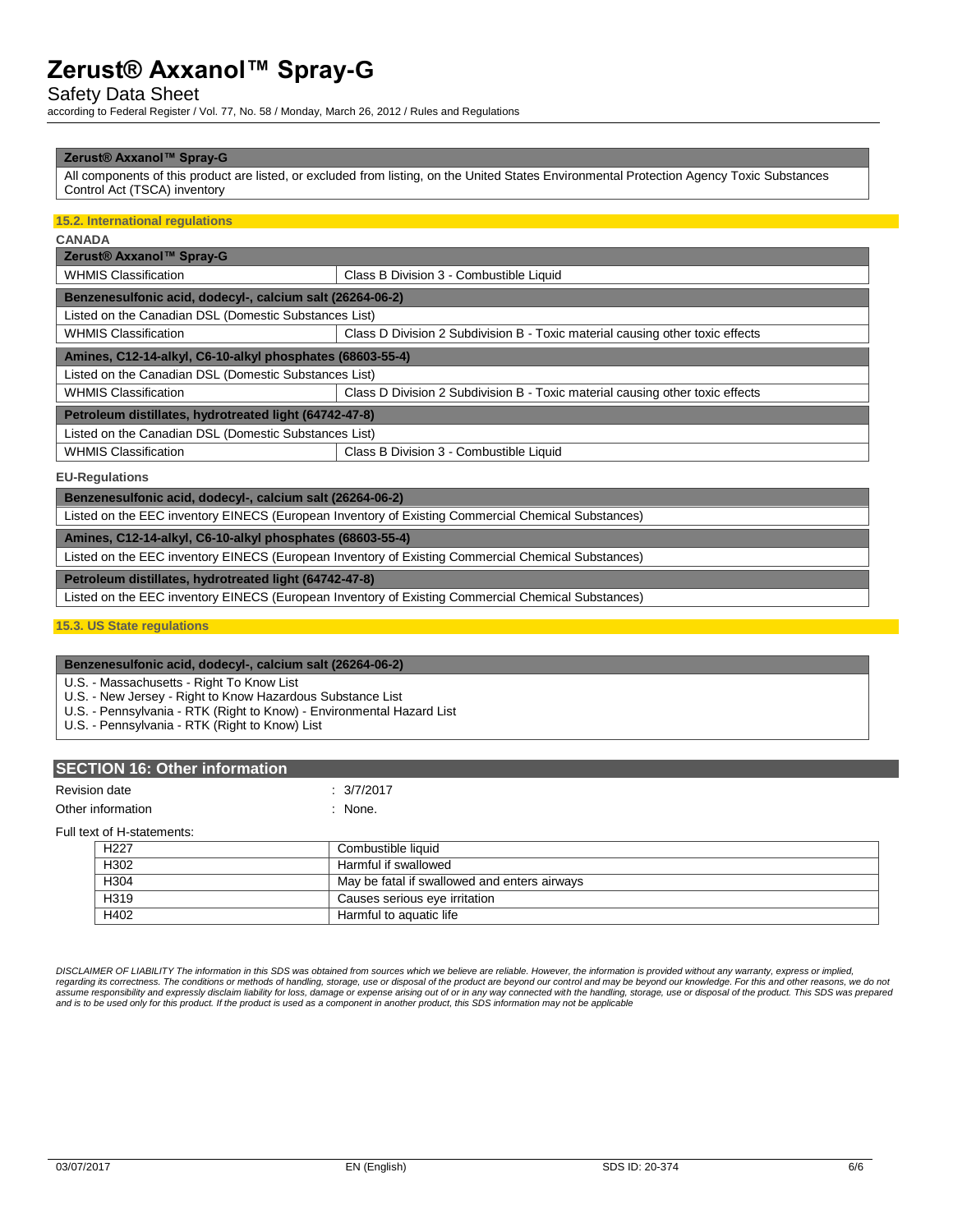

Hoja de datos de seguridad 20-374

Comprehensive Corrosion Management Solutions

según el Federal Register / Vol. 77, No. 58 / Monday, March 26, 2012 / Rules and Regulations

Fecha de emisión: 07/03/2017 Fecha de revisión: 07/03/2017 Reemplaza: 13/05/2016 Versión: 3.2

**SECCIÓN 1: Identificación 1.1. Identificación** Forma de producto in the set of the set of the set of the set of the set of the set of the set of the set of the set of the set of the set of the set of the set of the set of the set of the set of the set of the set of the Nombre : Zerust® Axxanol™ Spray-G Sinónimos : Axxanol Spray-G, Spray-G Otros medios de identificación : EU SDS: 10-043 **1.2. Uso recomendado del producto químico y restricciones** Uso de la substancia/mezcla : Inhibidores de Corrosión **1.3. Datos sobre el proveedor de la hojas de datos de seguridad** Northern Technologies International Corporation 4201 Woodland Road Circle Pines, MN 55014 - United States T +1 763-225-6600 - F +1 763-225-6645 [msds@ntic.com](mailto:msds@ntic.com) - <www.zerust.com> **1.4. Número de teléfono en caso de emergencia** Número de emergencia : Carechem +1 202 464 2554; Outside US/Canada +44 1865 407333 (24 hours; 7 days/week) Mexico: +52 55 5004 8763 **SECCIÓN 2: Identificación de los peligros 2.1. Clasificación de la sustancia o mezcla Clasificación SGA-EE.UU** Líquidos inflamables, Categoría 4 Líquido combustible Peligroso para el medio ambiente acuático — Peligro Agudo, Categoría 3 Nocivo para los organismos acuáticos **2.2. Elementos de las etiquetas Etiquetado GHS-US** Palabra de advertencia (GHS-US) : Atención Indicaciones de peligro (GHS-US) : Líquido combustible Nocivo para los organismos acuáticos Consejos de precaución (GHS-US) : Mantener alejado de llamas al descubierto, de chispas. — No fumar No dispersar en el medio ambiente Usar protección ocular, guantes de protección En caso de incendio: Utilizar dióxido de carbono (CO2), polvo químico seco y espuma para la extinción Almacenar en un lugar bien ventilado. Mantener fresco Eliminar el contenido/el recipiente en Reglamentos nacionales **2.3. Otros peligros que no figuren en la clasificación** Información adicional no está disponible **2.4. Toxicidad aguda desconocida (GHS US)** No aplicable **SECCIÓN 3: Composición/información sobre los componentes 3.1. Sustancias** No aplicable **3.2. Mezclas Nombre Identificación del producto % Clasificación SGA-EE.UU**

| <b>Nombre</b>                                | <b>Identificación del producto</b> | $\frac{1}{2}$ | <b>Clasificación SGA-EE.UU</b>                                   |
|----------------------------------------------|------------------------------------|---------------|------------------------------------------------------------------|
| Petroleum distillates, hydrotreated light    | (CAS Nº) 64742-47-8                | 20 - 50       | Flam. Lig. 4, H227<br>Asp. Tox. 1, H304<br>Aquatic Acute 3, H402 |
| Benzenesulfonic acid, dodecyl-, calcium salt | (CAS Nº) 26264-06-2                | - 3           | Acute Tox. 4 (Oral), H302<br>Aquatic Acute 3, H402               |
| Amines, C12-14-alkyl, C6-10-alkyl phosphates | (CAS Nº) 68603-55-4                | $<$ 2         | Eye Irrit. 2A, H319                                              |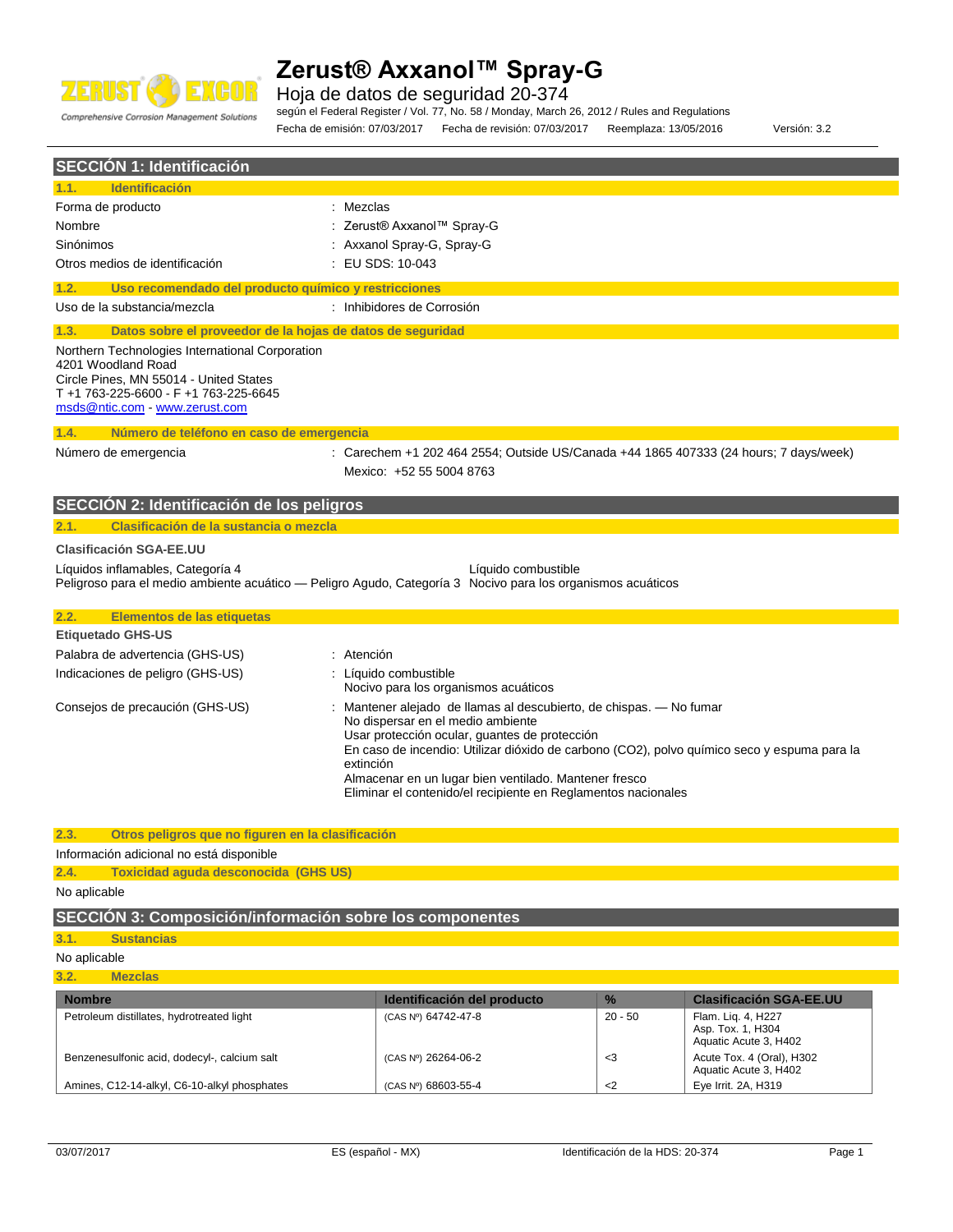Hoja de datos de seguridad

según el Federal Register / Vol. 77, No. 58 / Monday, March 26, 2012 / Rules and Regulations

Texto completo de las categorías de clasificación y de las declaraciones H: véase la sección 16

| <b>SECCIÓN 4: Primeros auxilios</b>                                                 |                                                                                                                                                                                                                                    |  |  |
|-------------------------------------------------------------------------------------|------------------------------------------------------------------------------------------------------------------------------------------------------------------------------------------------------------------------------------|--|--|
| Descripción de las medidas necesarias                                               |                                                                                                                                                                                                                                    |  |  |
| Medidas de primeros auxilios general                                                | : Nunca administrar nada por vía oral a una persona inconsciente. Si se siente indispuesto,<br>buscar ayuda médica (muestre la etiqueta donde sea posible).                                                                        |  |  |
| Medidas de primeros auxilios tras una<br>inhalación                                 | : Asegurar aire fresco para respirar. Permitir que la víctima repose.                                                                                                                                                              |  |  |
| Medidas de primeros auxilios tras el contacto<br>con la piel                        | : Retirar la ropa afectada y lavar las zonas de piel expuestas con un jabón suave y agua; a<br>continuación, enjuagar con agua tibia.                                                                                              |  |  |
| Medidas de primeros auxilios tras un contacto<br>con los ojos                       | Enjuagar inmediatamente con agua abundante. Si la irritación ocular persiste, consultar a un<br>médico.                                                                                                                            |  |  |
| Medidas de primeros auxilios tras una ingestión<br>$\sim$                           | Enjuagarse la boca. No inducir el vómito. Llamar a un centro de toxicología o a un médico si la<br>persona se encuentra mal.                                                                                                       |  |  |
| 4.2.<br>Síntomas/efectos más importantes, agudos y retardados                       |                                                                                                                                                                                                                                    |  |  |
| Síntomas/lesiones                                                                   | : No se espera que presente un peligro significativo bajo condiciones anticipadas de uso normal.                                                                                                                                   |  |  |
| 4.3.                                                                                | Indicación de la necesidad de recibir atención médica inmediata y tratamiento especial requerido en caso necesario                                                                                                                 |  |  |
| Información adicional no está disponible                                            |                                                                                                                                                                                                                                    |  |  |
| <b>SECCIÓN 5: Medidas de lucha contra incendios</b>                                 |                                                                                                                                                                                                                                    |  |  |
| <b>Medios de extinción</b><br>5.1.                                                  |                                                                                                                                                                                                                                    |  |  |
| Medios de extinción pueden ser usados                                               | : Espuma. Polvo seco. Dióxido de carbono. Agua pulverizada.                                                                                                                                                                        |  |  |
| Material extintor inadecuado                                                        | : No usar un chorro de agua muy fuerte.                                                                                                                                                                                            |  |  |
| 5.2.<br>Peligros específicos de los productos químicos                              |                                                                                                                                                                                                                                    |  |  |
| Peligro de incendio                                                                 | : Líquido combustible.                                                                                                                                                                                                             |  |  |
| Peligro de explosión                                                                | : Puede formar mezclas vapor-aire inflamables/explosivas.                                                                                                                                                                          |  |  |
| Reactividad                                                                         | : El producto no es reactivo en condiciones normales de uso, almacenamiento y transporte.                                                                                                                                          |  |  |
| 5.3.                                                                                | Equipo de protección especial y precauciones para los equipos de lucha contra incendios                                                                                                                                            |  |  |
| Instrucciones para extinción de incendio                                            | : Utilizar agua pulverizada o nebulizada para enfriar los contenedores expuestos al fuego. Tenga<br>cuidado cuando combata cualquier incendio químico. Evitar que el agua de la extinción de<br>incendios entre al medio ambiente. |  |  |
| Protección durante la extinción de incendios                                        | : No entrar en la zona de fuego sin un equipo de protección adecuado, incluida la protección<br>respiratoria.                                                                                                                      |  |  |
| SECCION 6: Medidas que deben tomarse en caso de vertido accidental                  |                                                                                                                                                                                                                                    |  |  |
| 6.1.                                                                                | Precauciones individuales, equipos de protección y procedimientos de emergencia                                                                                                                                                    |  |  |
| Medidas generales                                                                   | : Eliminar fuentes de ignición. Utilizar cuidados especiales para evitar cargas de electricidad<br>estática. No exponer a llamas abiertas. No fumar.                                                                               |  |  |
| Para el personal que no forma parte de los servicios de emergencia<br>6.1.1.        |                                                                                                                                                                                                                                    |  |  |
| Equipo de protección                                                                | : Refierase a las medidas de protección listadas en la sección 7 y 8.                                                                                                                                                              |  |  |
| Planos de emergencia                                                                | : Evacuar personal innecesario.                                                                                                                                                                                                    |  |  |
| 6.1.2.<br>Para el personal de los servicios de emergencia                           |                                                                                                                                                                                                                                    |  |  |
| Equipo de protección                                                                | : Equipar al grupo de limpieza con protección adecuada.                                                                                                                                                                            |  |  |
| Planos de emergencia                                                                | : Ventilar el área.                                                                                                                                                                                                                |  |  |
| <b>Precauciones medioambientales</b><br>6.2.                                        |                                                                                                                                                                                                                                    |  |  |
| Prevenir la entrada a desagües y aguas públicas. No dispersar en el medio ambiente. |                                                                                                                                                                                                                                    |  |  |
| Métodos y materiales de aislamiento y limpieza                                      |                                                                                                                                                                                                                                    |  |  |
| 6.3.                                                                                | : Absorber inmediatamente el producto derramado con sólidos inertes como arcilla o tierra de                                                                                                                                       |  |  |
| Métodos de limpieza                                                                 | diatomeas. Recoger los vertidos. Eliminar de acuerdo con las regulaciones locales relevantes.                                                                                                                                      |  |  |
| Motivo de utilización desaconsejado<br>6.4.                                         |                                                                                                                                                                                                                                    |  |  |

Véase la Sección 8. Controles de exposición y protección personal.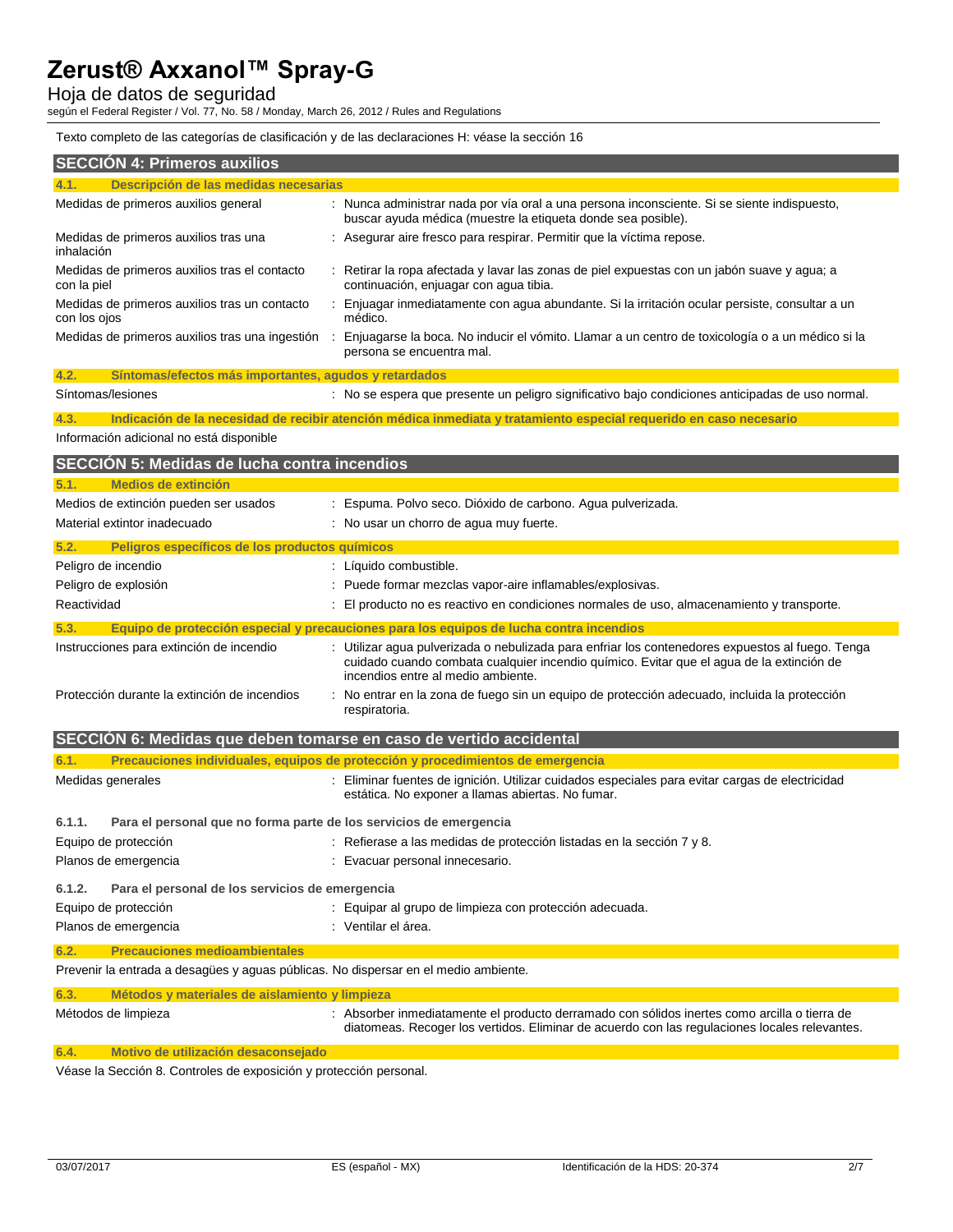### Hoja de datos de seguridad

según el Federal Register / Vol. 77, No. 58 / Monday, March 26, 2012 / Rules and Regulations

| SECCIÓN 7: Manipulación y almacenamiento               |                                                                                                                                                                                                                                                                        |  |  |
|--------------------------------------------------------|------------------------------------------------------------------------------------------------------------------------------------------------------------------------------------------------------------------------------------------------------------------------|--|--|
| Precauciones para una manipulación segura<br>7.1.      |                                                                                                                                                                                                                                                                        |  |  |
| Peligros adicionales cuando procesado                  | : Manipular recipientes vacios con cuidado debido a que los vapores residuales son inflamables.<br>Mantener alejado de superficies calientes, de llamas al descubierto, de chispas, del calor. —<br>No fumar.                                                          |  |  |
| Precauciones para una manipulación segura              | : Lavarse las manos y otras áreas expuestas con un jabón suave y agua antes de comer, beber<br>o fumar y abandonar el trabajo. Proporcionar una ventilación adecuada para minimizar las<br>concentraciones de polvo y/o vapor. No exponer a llamas abiertas. No fumar. |  |  |
| Medidas de higiene                                     | : Lavarse las manos y otras áreas expuestas con un jabón suave y agua antes de comer, beber<br>o fumar y abandonar el trabajo.                                                                                                                                         |  |  |
| 7.2.                                                   | Condiciones de almacenamiento seguro, incluidas cualesquiera incompatibilidades                                                                                                                                                                                        |  |  |
| Medidas técnicas                                       | : Seguir los procedimientos de conección a tierra apropiados para evitar la electricidad estática.                                                                                                                                                                     |  |  |
| Condiciones de almacenamiento                          | : Mantener únicamente en el recipiente original en un lugar fresco y bien ventilado alejado de:<br>Materiales incompatibles. Mantener en recipiente cerrado cuando no se está usando. Mantener<br>en un lugar a prueba de fuego.                                       |  |  |
| Materiales incompatibles                               | : Fuentes de calor.                                                                                                                                                                                                                                                    |  |  |
| SECCIÓN 8: Controles de exposición/protección personal |                                                                                                                                                                                                                                                                        |  |  |
| Parámetros de control<br>8.1.                          |                                                                                                                                                                                                                                                                        |  |  |
| Información adicional                                  | : No contiene sustancias con valores límite de exposición profesional                                                                                                                                                                                                  |  |  |
| 8.2.<br><b>Controles de exposición</b>                 |                                                                                                                                                                                                                                                                        |  |  |

|  | Medidas de protección individual |  |
|--|----------------------------------|--|
|  |                                  |  |

Controles apropiados de ingeniería indicato extinta

| Controles apropiados de ingeniería | Provide adequate general and local exhaust ventilation.                                                             |
|------------------------------------|---------------------------------------------------------------------------------------------------------------------|
| Medidas de protección individual   | Guantes. Gafas de protección. En caso de pulverización: máscara antiaerosol. Evitar toda<br>exposición innecesaria. |
|                                    |                                                                                                                     |



| Protección de las manos              | : Usar quantes de protección.                                                                                                                                 |
|--------------------------------------|---------------------------------------------------------------------------------------------------------------------------------------------------------------|
| Protección ocular                    | : Gafas de protección químicas o gafas de protección.                                                                                                         |
| Protección de las vías respiratorias | : Durante las pulverizaciones, llevar un aparato respiratorio adecuado. No se requiere protección<br>respiratoria ordinaria bajo condiciones normales de uso. |
| Otros datos                          | Mantener lejos de fuentes de ignición - No fumar. No comer, beber o fumar durante el uso.                                                                     |

| SECCIÓN 9: Propiedades físicas y químicas                            |                            |  |  |
|----------------------------------------------------------------------|----------------------------|--|--|
| Información basada en propiedades físicas y químicas básicas<br>9.1. |                            |  |  |
| Estado físico                                                        | : Líquido                  |  |  |
| Apariencia                                                           | : Viscoso.                 |  |  |
| Color                                                                | : café claro.              |  |  |
| Olor                                                                 | : característico.          |  |  |
| Umbral olfativo                                                      | : No hay datos disponibles |  |  |
| pH                                                                   | No hay datos disponibles   |  |  |
| Grado relativo de evaporación (acetato de<br>butilo=1)               | : No hay datos disponibles |  |  |
| Punto de fusión                                                      | : No hay datos disponibles |  |  |
| Punto de solidificación                                              | No hay datos disponibles   |  |  |
| Punto de ebullición                                                  | No hay datos disponibles   |  |  |
| Punto de inflamación                                                 | : 80.5 °C                  |  |  |
| Temperatura de autoignición                                          | No hay datos disponibles   |  |  |
| Temperatura de descomposición                                        | : No hay datos disponibles |  |  |
| Inflamabilidad (sólido, gas)                                         | No hay datos disponibles   |  |  |
| Presión de vapor                                                     | : No hay datos disponibles |  |  |
| Densidad relativa de vapor a 20 °C                                   | : No hay datos disponibles |  |  |
| Densidad relativa                                                    | No hay datos disponibles   |  |  |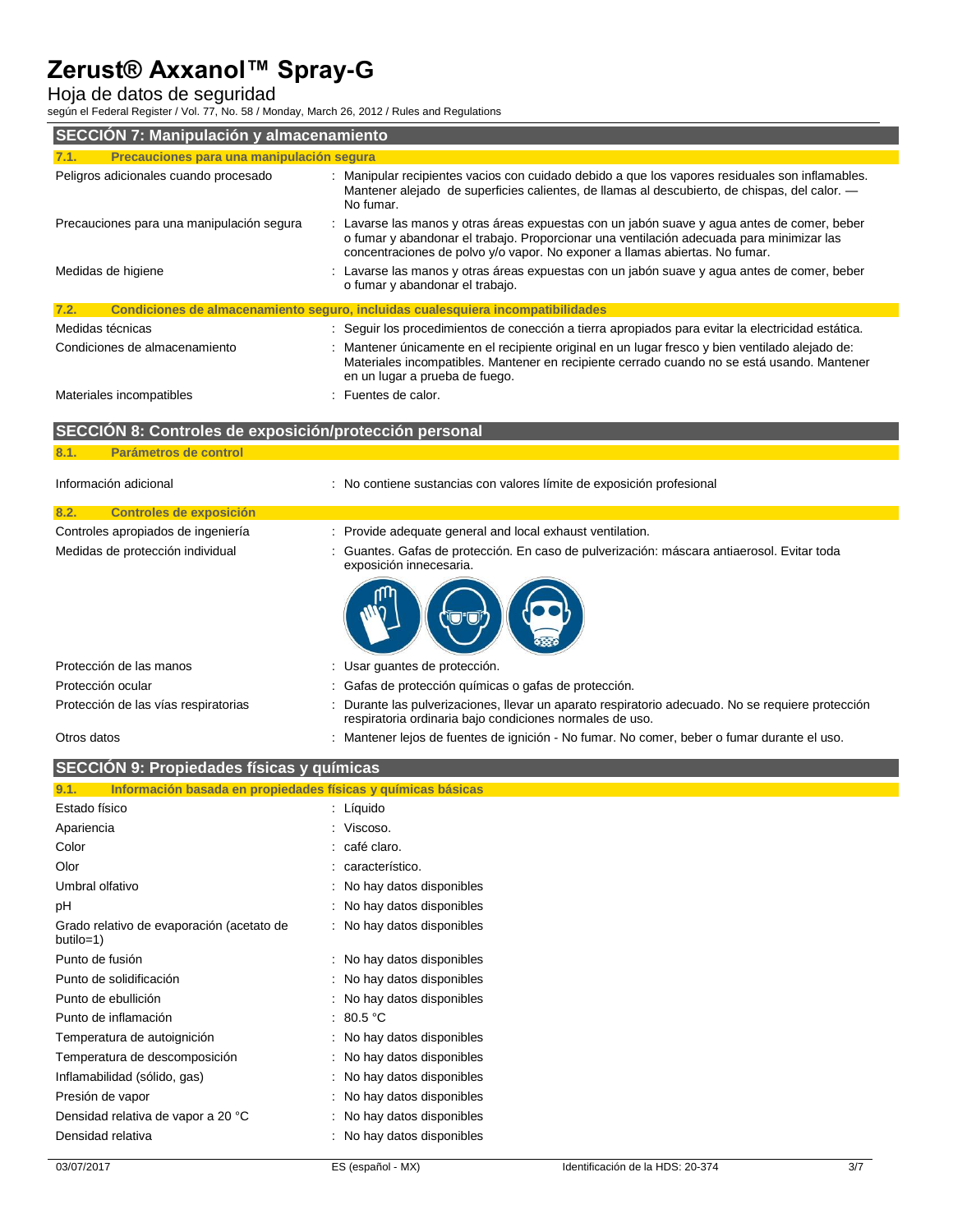### Hoja de datos de seguridad

según el Federal Register / Vol. 77, No. 58 / Monday, March 26, 2012 / Rules and Regulations

| Densidad                            | $: 0.83 - 0.93$ g/cm <sup>3</sup> |  |
|-------------------------------------|-----------------------------------|--|
| Solubilidad                         | No hay datos disponibles          |  |
| Log Pow                             | : No hay datos disponibles        |  |
| Coeficiente de reparto octanol-agua | No hay datos disponibles          |  |
| Viscosidad, cinemático              | : No hay datos disponibles        |  |
| Viscosidad, dinámico                | $: 840 - 860$ cP at 25 C          |  |
| Propiedades explosivas              | : No hay datos disponibles        |  |
| Propiedades comburentes             | : No hay datos disponibles        |  |
| Explosivo limitado                  | : No hay datos disponibles        |  |
| 9.2.<br><b>Otros datos</b>          |                                   |  |
| Contenido de VOC                    | $\therefore$ $\leq$ 40 %          |  |

#### **SECCIÓN 10: Estabilidad y reactividad**

#### **10.1. Reactividad**

El producto no es reactivo en condiciones normales de uso, almacenamiento y transporte.

#### **10.2. Estabilidad química**

El producto es estable en condiciones normales de manipulación y almacenamiento. Líquido combustible. Puede formar mezclas vapor-aire inflamables/explosivas.

**10.3. Posibilidad de reacciones peligrosas**

No se conocen reacciones peligrosas bajo condiciones normales de uso.

#### **10.4. Condiciones que deben evitarse**

Llama abierta. Sobrecalentamiento. Luz directa del sol. Calor. Chispas.

#### **10.5. Materiales incompatibles**

#### Información adicional no está disponible

#### **10.6. Productos de descomposición peligrosos**

En condiciones normales de almacenamiento y utilización, no deberían generarse productos de descomposición peligrosos. Puede liberar gases inflamables.

#### **SECCIÓN 11: Información toxicológica**

#### **11.1. Información sobre los efectos toxicológicos**

#### Toxicidad aguda : No está clasificado

| Benzenesulfonic acid, dodecyl-, calcium salt (26264-06-2)       |                                 |  |
|-----------------------------------------------------------------|---------------------------------|--|
| DL50 oral rata                                                  | 1300 mg/kg                      |  |
| ETA US (oral)                                                   | 1300.000 mg/kg de peso corporal |  |
| Petroleum distillates, hydrotreated light (64742-47-8)          |                                 |  |
| DL50 oral rata                                                  | > 5000 mg/kg                    |  |
| DL50 cutáneo conejo                                             | > 2000 mg/kg                    |  |
| Corrosión/irritación en la piel                                 | No está clasificado             |  |
| Lesiones/irritaciones graves en los ojos                        | : No está clasificado           |  |
| Sensibilización respiratoria o de la piel                       | : No está clasificado           |  |
| Mutagenidad de células germinativas                             | : No está clasificado           |  |
| Carcinogenicidad                                                | : No está clasificado           |  |
| Toxicidad a la reproducción                                     | : No está clasificado           |  |
| Toxicidad sistémica para órganos diana<br>(exposición única)    | : No está clasificado           |  |
| Toxicidad sistémica para órganos diana<br>(exposición repetida) | : No está clasificado           |  |
| Peligro por aspiración                                          | : No está clasificado           |  |
|                                                                 |                                 |  |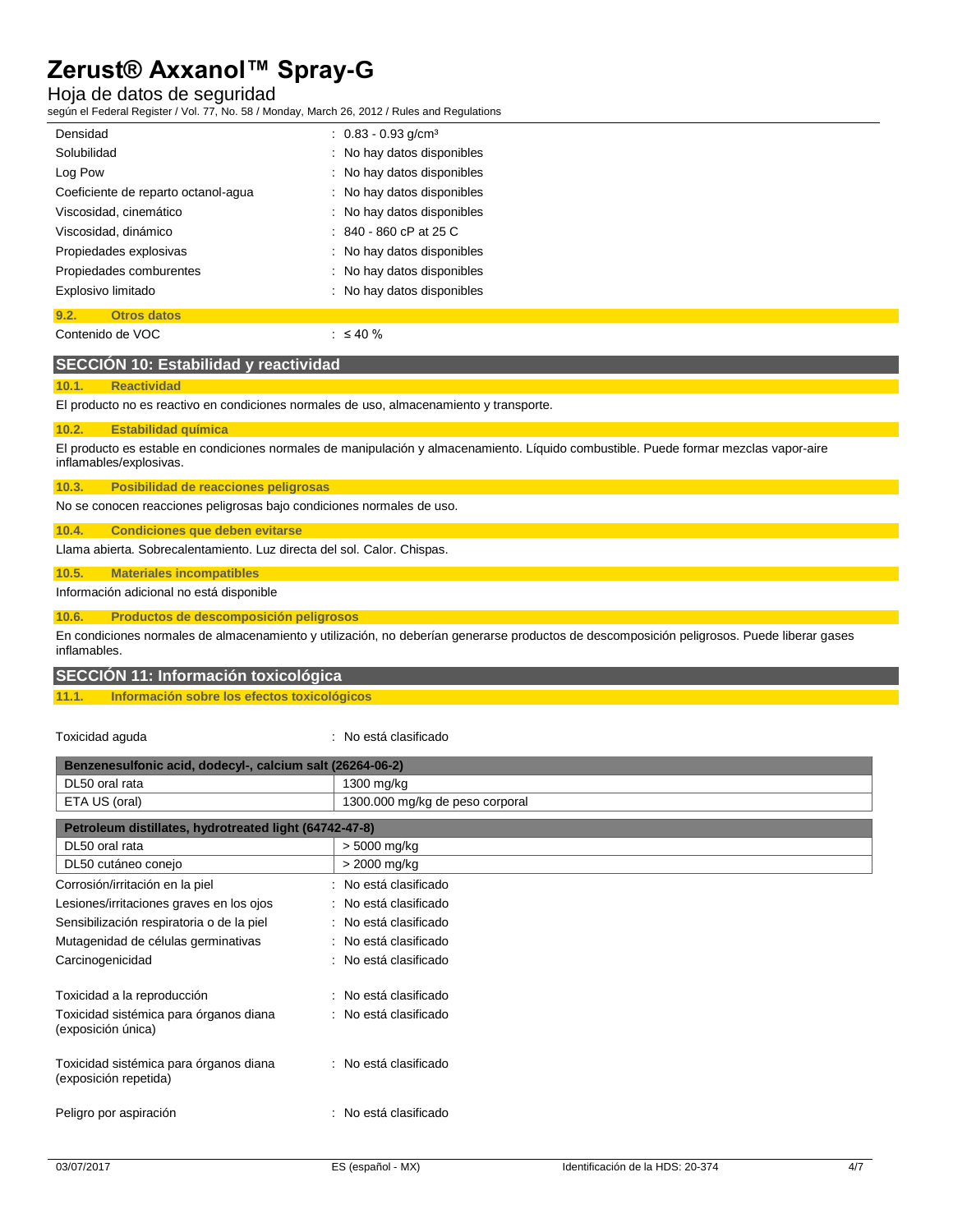Hoja de datos de seguridad

según el Federal Register / Vol. 77, No. 58 / Monday, March 26, 2012 / Rules and Regulations

Síntomas y posibles efectos adversos para la salud humana : Según datos disponibles, los criterios de clasificación no se cumplen.

| SECCIÓN 12: Información ecológica                         |                                                                             |  |
|-----------------------------------------------------------|-----------------------------------------------------------------------------|--|
| <b>Toxicidad</b><br>12.1.                                 |                                                                             |  |
| Ecología - agua                                           | : Nocivo para los organismos acuáticos.                                     |  |
| Benzenesulfonic acid, dodecyl-, calcium salt (26264-06-2) |                                                                             |  |
| CL50 peces 1                                              | 10.8 mg/l (Exposure time: 96 h - Species: Oncorhynchus mykiss [static])     |  |
| Petroleum distillates, hydrotreated light (64742-47-8)    |                                                                             |  |
| CL50 peces 1                                              | 45 mg/l (Exposure time: 96 h - Species: Pimephales promelas [flow-through]) |  |
| Persistencia y degradabilidad<br>12.2.                    |                                                                             |  |
| Zerust® Axxanol™ Spray-G                                  |                                                                             |  |
| Persistencia y degradabilidad                             | No está establecido.                                                        |  |
| Benzenesulfonic acid, dodecyl-, calcium salt (26264-06-2) |                                                                             |  |
| Persistencia y degradabilidad                             | No está establecido.                                                        |  |
| Petroleum distillates, hydrotreated light (64742-47-8)    |                                                                             |  |
| Persistencia y degradabilidad                             | No está establecido.                                                        |  |
| Potencial de bioacumulación<br>12.3.                      |                                                                             |  |
| Zerust® Axxanol™ Spray-G                                  |                                                                             |  |
| Potencial de bioacumulación                               | No está establecido.                                                        |  |
| Benzenesulfonic acid, dodecyl-, calcium salt (26264-06-2) |                                                                             |  |
| Potencial de bioacumulación<br>No está establecido.       |                                                                             |  |
| Petroleum distillates, hydrotreated light (64742-47-8)    |                                                                             |  |
| BCF peces 1                                               | $61 - 159$                                                                  |  |
| Potencial de bioacumulación                               | No está establecido.                                                        |  |

#### **12.4. Movilidad en suelo**

Información adicional no está disponible

#### **12.5. Otros efectos adversos**

Otros datos : No dispersar en el medio ambiente.

| SECCION 13: Información relativa a la eliminación de los productos            |                                                                                                                                                                                                                                                            |  |
|-------------------------------------------------------------------------------|------------------------------------------------------------------------------------------------------------------------------------------------------------------------------------------------------------------------------------------------------------|--|
| 13.1.                                                                         | Descripción de los residuos e información sobre la manera de manipularlos sin peligro, así como sus métodos de eliminación                                                                                                                                 |  |
| la manera de manipularlos sin peligro, así como<br>sus métodos de eliminación | Descripción de los residuos e información sobre : Reciclar o desechar de acuerdo con la legislación vigente.                                                                                                                                               |  |
| Recomendaciones para la eliminación de<br>residuos                            | : Eliminar de acuerdo con los reglamentos de seguridad locales/nacionales. Eliminar el<br>contenido/el recipiente en un centro de recogida de residuos peligrosos o especiales, con<br>arregio a la normativa local, regional, nacional y/o internacional. |  |
| Información adicional                                                         | : Manipular recipientes vacios con cuidado debido a que los vapores residuales son inflamables.                                                                                                                                                            |  |
| Ecología - residuos materiales                                                | : No dispersar en el medio ambiente.                                                                                                                                                                                                                       |  |
|                                                                               |                                                                                                                                                                                                                                                            |  |

#### **SECCIÓN 14: Información relativa al transporte**

De acuerdo con DOT (49 CFR 100-185): No está reglamentado

Otros datos **interval anticipate in the Contract Contract Contract Contract Contract Contract Contract Contract Contract Contract Contract Contract Contract Contract Contract Contract Contract Contract Contract Contract Co** 

**Transporte marítimo**

De conformidad con IMDG: No está reglamentado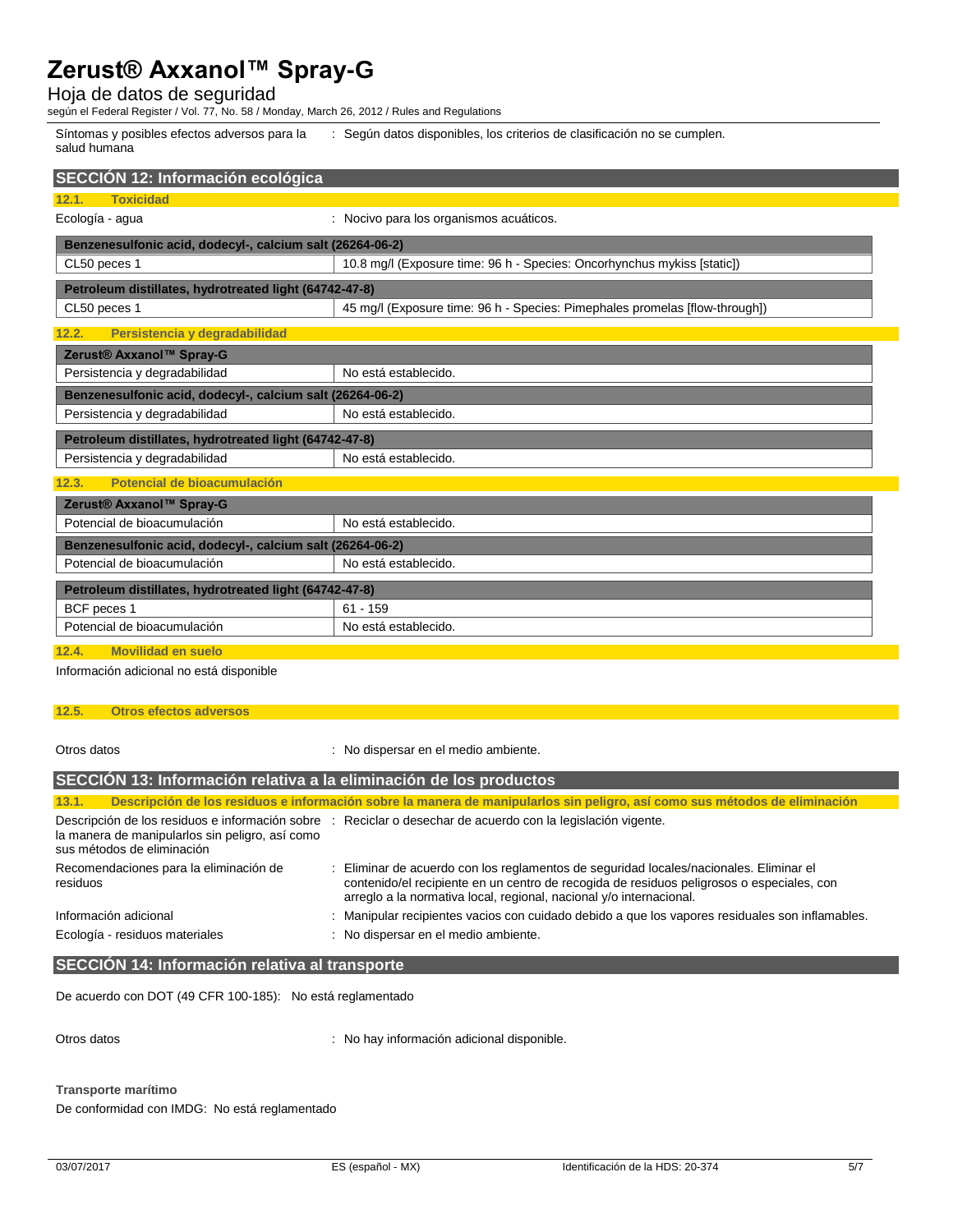### Hoja de datos de seguridad

según el Federal Register / Vol. 77, No. 58 / Monday, March 26, 2012 / Rules and Regulations

#### **Transporte aéreo**

De conformidad con IATA: No está reglamentado

#### **SECCIÓN 15: Información sobre la reglamentación**

**15.1. Regulaciones federales de EE.UU**

#### **Benzenesulfonic acid, dodecyl-, calcium salt (26264-06-2)**

Listado en el inventario de la TSCA (Acto de Control de Sustancias Tóxicas) de los Estados Unidos

CERCLA RQ 1000 lb

**Amines, C12-14-alkyl, C6-10-alkyl phosphates (68603-55-4)**

Listado en el inventario de la TSCA (Acto de Control de Sustancias Tóxicas) de los Estados Unidos

**Petroleum distillates, hydrotreated light (64742-47-8)**

Listado en el inventario de la TSCA (Acto de Control de Sustancias Tóxicas) de los Estados Unidos

#### **Zerust® Axxanol™ Spray-G**

Todos los componentes de este producto están listados o excluidos de la lista, en el Inventario de la Ley de Control de Sustancias Tóxicas de la Agencia de Protección Ambiental de los Estados Unidos (TSCA)

#### **15.2. Regulaciones Internacionales**

#### **CANADA**

| Zerust® Axxanol™ Spray-G                                      |                                                                          |  |
|---------------------------------------------------------------|--------------------------------------------------------------------------|--|
| Classificado WHMIS                                            | Clase B División 3 - Líquido Combustible                                 |  |
| Benzenesulfonic acid, dodecyl-, calcium salt (26264-06-2)     |                                                                          |  |
| Listado en la DSL (Lista de Sustancias Domésticas) canadiense |                                                                          |  |
| Classificado WHMIS                                            | Clase D División 2 Subdivisión B - Tóxico causando otros efectos tóxicos |  |
| Amines, C12-14-alkyl, C6-10-alkyl phosphates (68603-55-4)     |                                                                          |  |
| Listado en la DSL (Lista de Sustancias Domésticas) canadiense |                                                                          |  |
| Classificado WHMIS                                            | Clase D División 2 Subdivisión B - Tóxico causando otros efectos tóxicos |  |
| Petroleum distillates, hydrotreated light (64742-47-8)        |                                                                          |  |
| Listado en la DSL (Lista de Sustancias Domésticas) canadiense |                                                                          |  |
| Classificado WHMIS                                            | Clase B División 3 - Líquido Combustible                                 |  |
|                                                               |                                                                          |  |

#### **Regulaciones Europeas**

**Benzenesulfonic acid, dodecyl-, calcium salt (26264-06-2)**

Listado en el inventario EINECS (Inventario Europeo de Sustancias Químicas Comercializadas Existentes) de la CEE

#### **Amines, C12-14-alkyl, C6-10-alkyl phosphates (68603-55-4)**

Listado en el inventario EINECS (Inventario Europeo de Sustancias Químicas Comercializadas Existentes) de la CEE

#### **Petroleum distillates, hydrotreated light (64742-47-8)**

Listado en el inventario EINECS (Inventario Europeo de Sustancias Químicas Comercializadas Existentes) de la CEE

**15.3. Regulaciones Estatales de EE.UU**

#### **Benzenesulfonic acid, dodecyl-, calcium salt (26264-06-2)**

EE.UU - Massachusetts – Lista del Derecho a Saber

EE.UU - Nueva Jersey - Lista del Derecho a Saber de Sustancias Peligrosas

EE.UU - Pensilvania - RTK (Derecho a Saber) - Lista de Peligros Ambientales

EE.UU - Pensilvania - RTK (Derecho a Saber) - Lista

### **SECCIÓN 16: Otra información**

| Fecha de revisión |  |
|-------------------|--|
| Otros datos       |  |

 $: 3/7/2017$ 

: Ninguno.